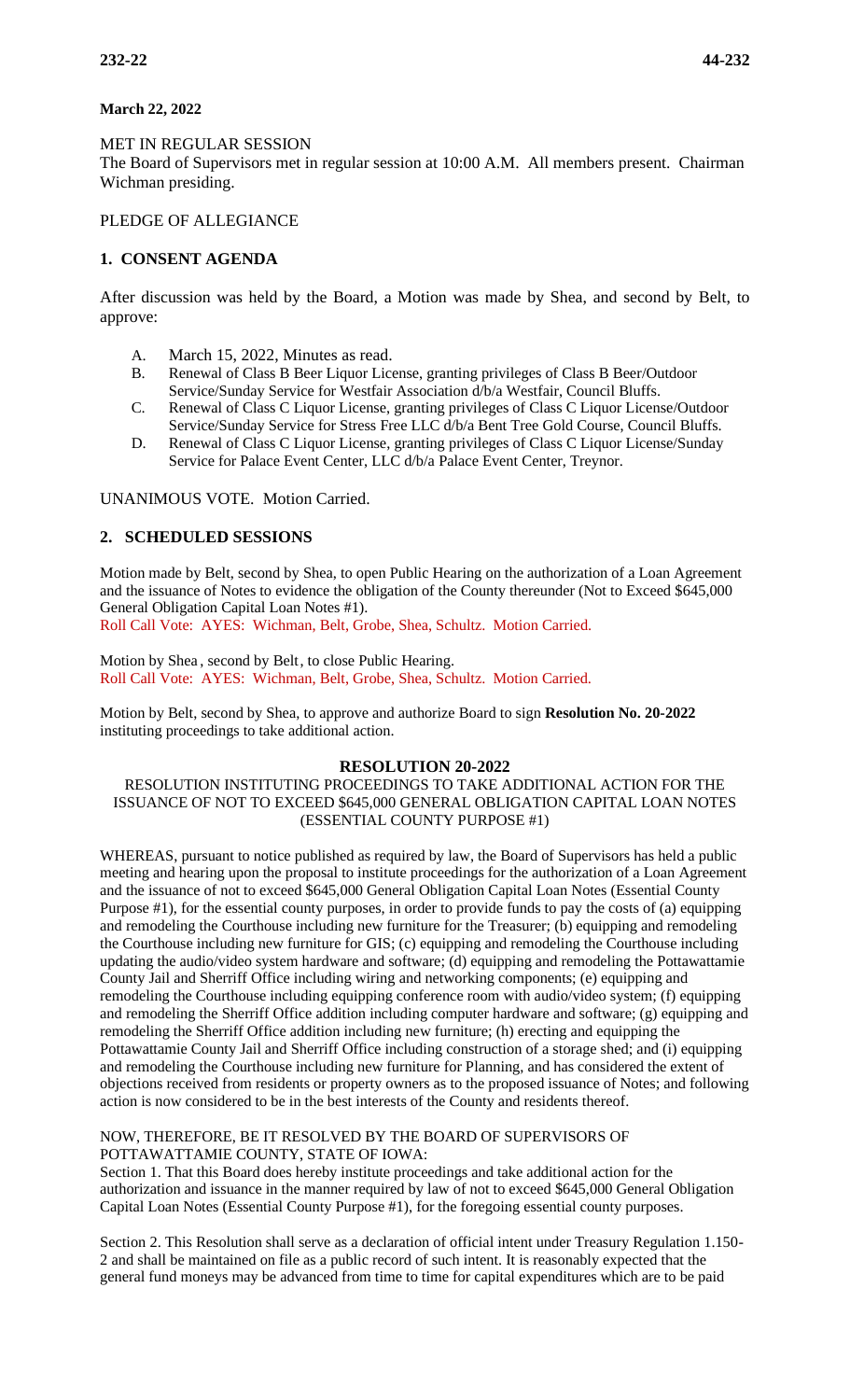from the proceeds of the above Notes. The amounts so advanced shall be reimbursed from the proceeds of the Notes not later than eighteen months after the initial payment of the capital expenditures or eighteen months after the property is placed in service. Such advancements shall not exceed the amount authorized in this Resolution unless the same are for preliminary expenditures or unless another declaration of intention is adopted.

PASSED AND APPROVED this 22nd day of March, 2022.

#### **ROLL CALL VOTE**

|                       | AYE | <b>NAY</b> | <b>ABSTAIN</b> | <b>ABSENT</b> |
|-----------------------|-----|------------|----------------|---------------|
| Tim Wichman, Chairman | O   | $\circ$    | Ω              | O             |
| <b>Scott Belt</b>     | O   | O          | O              | ∩             |
| Lynn Grobe            | Ο   | $\circ$    | ∩              | ∩             |
| Justin Schultz        | O   | $\circ$    | ∩              | Ω             |
| <b>Brian Shea</b>     | ∩   | $\circ$    | ∩              | ∩             |

ATTEST: \_\_\_\_\_\_\_\_\_\_\_\_\_\_\_\_\_\_\_\_\_\_\_\_\_\_\_\_\_\_\_\_\_\_\_\_\_\_\_\_\_\_\_\_\_\_\_\_\_

Melvyn J. Houser, County Auditor

Roll Call Vote: AYES: Wichman, Belt, Grobe, Shea, Schultz. Motion Carried.

Motion made by Shea, second by Grobe, to open Public Hearing on the authorization of a Loan Agreement and the issuance of Notes to evidence the obligation of the County thereunder (Not to Exceed \$245,000 General Obligation Capital Loan Notes #2). Roll Call Vote: AYES: Wichman, Belt, Grobe, Shea, Schultz. Motion Carried.

Motion by Shea , second by Belt, to close Public Hearing. Roll Call Vote: AYES: Wichman, Belt, Grobe, Shea, Schultz. Motion Carried.

Motion by Shea, second by Belt, to approve and authorize Board to sign **Resolution No. 21-2022** instituting proceedings to take additional action.

#### **RESOLUTION NO. 21-2022**

RESOLUTION INSTITUTING PROCEEDINGS TO TAKE ADDITIONAL ACTION FOR THE ISSUANCE OF NOT TO EXCEED \$245,000 GENERAL OBLIGATION CAPITAL LOAN NOTES (ESSENTIAL COUNTY PURPOSE #2)

 WHEREAS, pursuant to notice published as required by law, the Board of Supervisors has held a public meeting and hearing upon the proposal to institute proceedings for the authorization of a Loan Agreement and the issuance of not to exceed \$245,000 General Obligation Capital Loan Notes (Essential County Purpose #2), for the essential county purposes, in order to provide funds to pay the costs of peace

officer communication equipment and other emergency services communication equipment and systems including a mobile command vehicle, and has considered the extent of objections received from residents or property owners as to the proposed issuance of Notes; and following action is now considered to be in the best interests of the County and residents thereof.

#### NOW, THEREFORE, BE IT RESOLVED BY THE BOARD OF SUPERVISORS OF POTTAWATTAMIE COUNTY, STATE OF IOWA:

 Section 1. That this Board does hereby institute proceedings and take additional action for the authorization and issuance in the manner required by law of not to exceed \$245,000 General Obligation Capital Loan Notes (Essential County Purpose #2), for the foregoing essential county purposes.

 Section 2. This Resolution shall serve as a declaration of official intent under Treasury Regulation 1.150-2 and shall be maintained on file as a public record of such intent. It is reasonably expected that the general fund moneys may be advanced from time to time for capital expenditures which are to be paid from the proceeds of the above Notes. The amounts so advanced shall be reimbursed from the proceeds of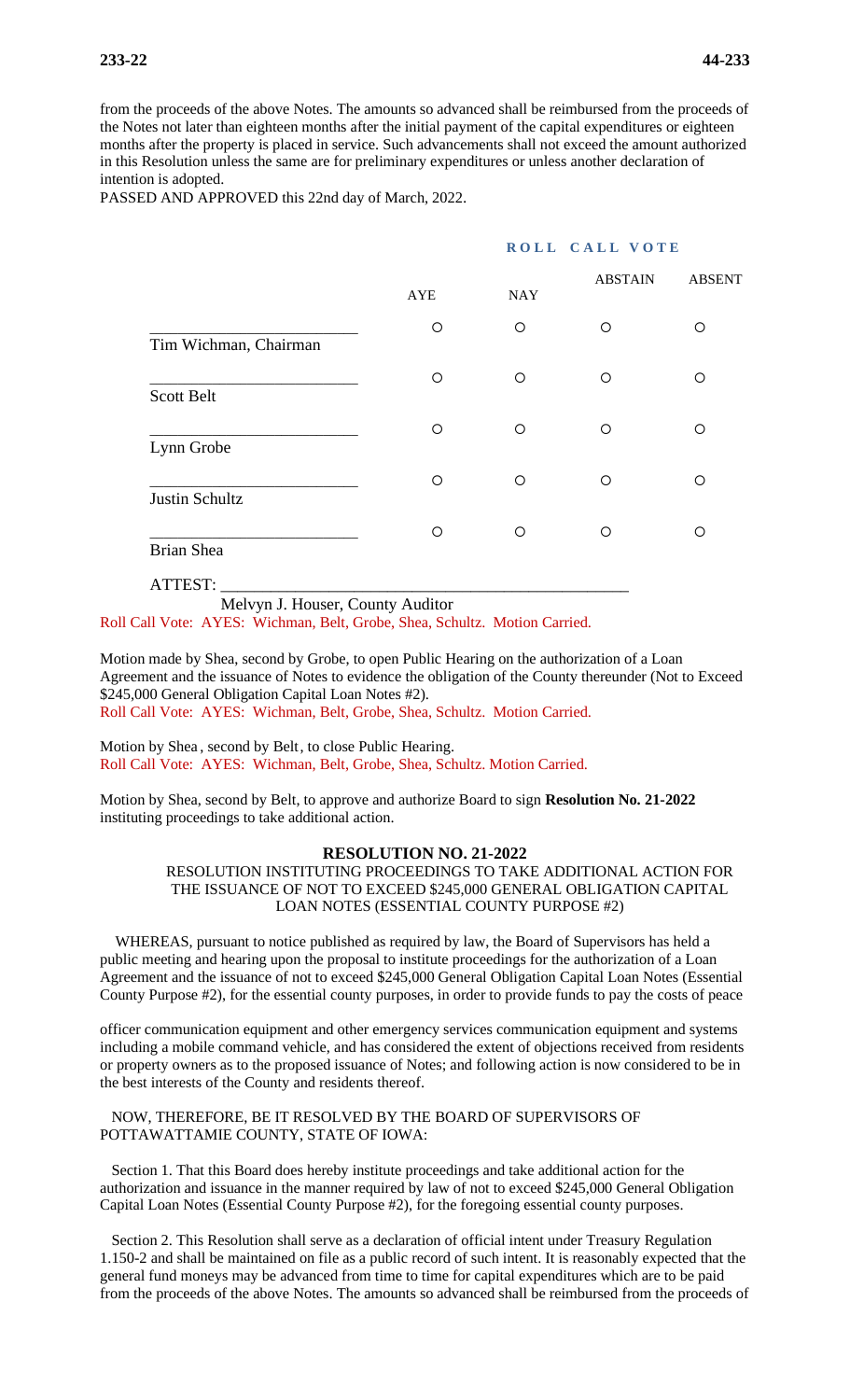the Notes not later than eighteen months after the initial payment of the capital expenditures or eighteen months after the property is placed in service. Such advancements shall not exceed the amount authorized in this Resolution unless the same are for preliminary expenditures or unless another declaration of intention is adopted.

PASSED AND APPROVED this 22nd day of March, 2022.

|                       |            | ROLL CALL VOTE |                |               |
|-----------------------|------------|----------------|----------------|---------------|
|                       | <b>AYE</b> | <b>NAY</b>     | <b>ABSTAIN</b> | <b>ABSENT</b> |
| Tim Wichman, Chairman | $\circ$    | $\circ$        | O              | O             |
| Scott Belt            | $\circ$    | $\circ$        | O              | O             |
| Lynn Grobe            | O          | $\circ$        | O              | O             |
| Justin Schultz        | $\circ$    | ◯              | O              | O             |
| <b>Brian Shea</b>     | O          | $\circ$        | O              | O             |
| ATTEST:               |            |                |                |               |

 Melvyn J. Houser, County Auditor Roll Call Vote: AYES: Wichman, Belt, Grobe, Shea, Schultz. Motion Carried.

Motion made by Belt, second by Grobe, to open Public Hearing on the authorization of a Loan Agreement and the issuance of Notes to evidence the obligation of the County thereunder (Not to Exceed \$300,000 General Obligation Capital Loan Notes #3). Roll Call Vote: AYES: Wichman, Belt, Grobe, Shea, Schultz. Motion Carried.

Motion by Shea , second by Belt, to close Public Hearing. Roll Call Vote: AYES: Wichman, Belt, Grobe, Shea, Schultz. Motion Carried.

Motion by Belt, second by Schultz, to approve and authorize Board to sign **Resolution No. 22-2022**  instituting proceedings to take additional action.

#### **RESOLUTION NO. 22-2022**

RESOLUTION INSTITUTING PROCEEDINGS TO TAKE ADDITIONAL ACTION FOR THE ISSUANCE OF NOT TO EXCEED \$300,000 GENERAL OBLIGATION CAPITAL LOAN NOTES (GENERAL COUNTY PURPOSE #3)

WHEREAS, pursuant to notice published as required by law, the Board of Supervisors has held a public meeting and hearing upon the proposal to institute proceedings for the authorization of a Loan Agreement and the issuance of not to exceed \$300,000 General Obligation Capital Loan Notes (General County Purpose #3), for the general county purposes, in order to provide funds to pay the costs of acquiring and equipping new sheriff vehicles which are necessary for the operation of the county or the health and welfare of its citizens, and has considered the extent of objections received from residents or property owners as to the proposed issuance of Notes; and no petition was filed calling for a referendum thereon. The following action is now considered to be in the best interests of the County and residents thereof.

NOW, THEREFORE, BE IT RESOLVED BY THE BOARD OF SUPERVISORS OF POTTAWATTAMIE COUNTY, STATE OF IOWA:

Section 1. That this Board does hereby institute proceedings and take additional action for the authorization and issuance in the manner required by law of not to exceed \$300,000 General Obligation Capital Loan Notes (General County Purpose #3), for the foregoing general county purposes.

Section 2. This Resolution shall serve as a declaration of official intent under Treasury Regulation 1.150-2 and shall be maintained on file as a public record of such intent. It is reasonably expected that the general fund moneys may be advanced from time to time for capital expenditures which are to be paid from the proceeds of the above Notes. The amounts so advanced shall be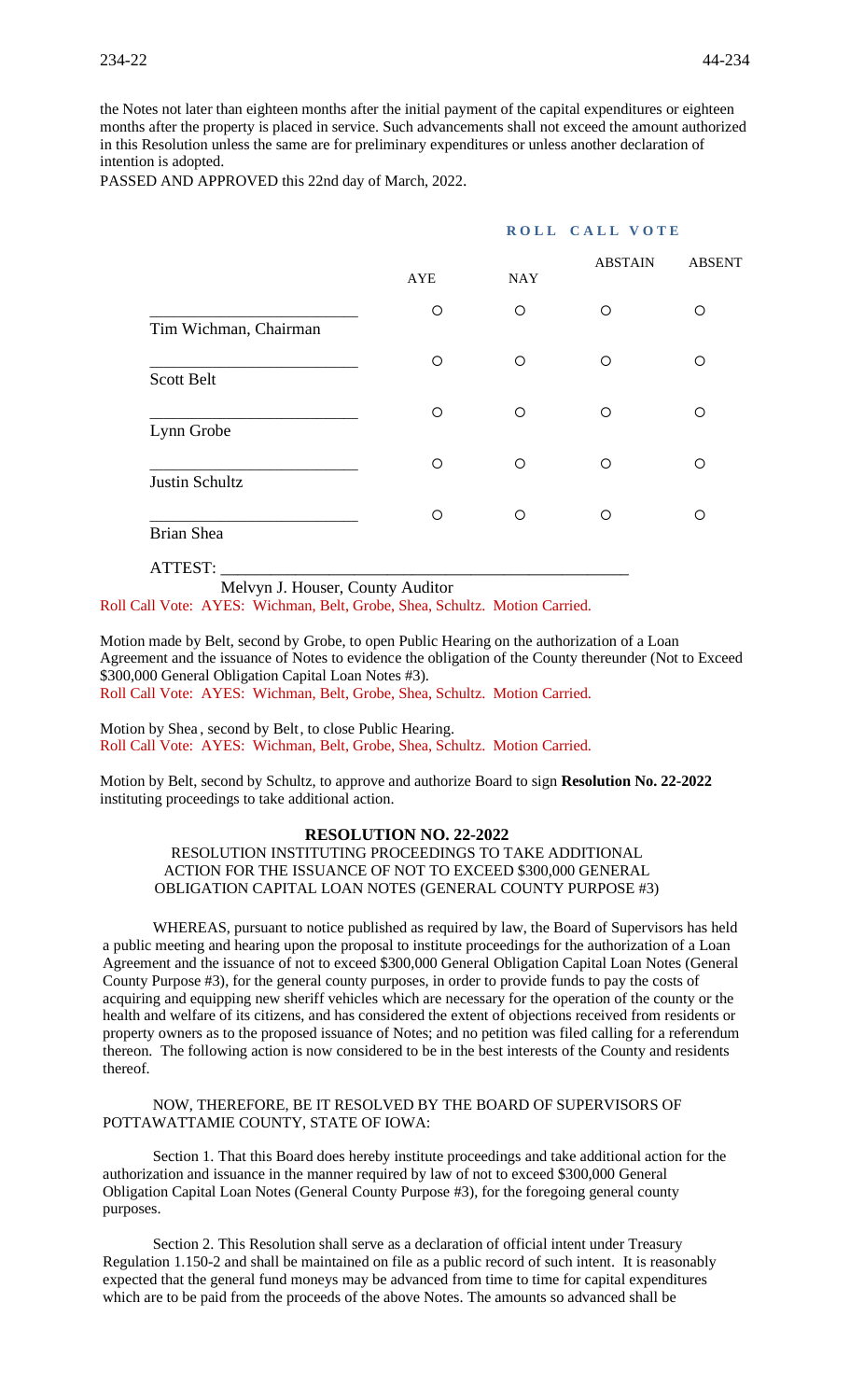reimbursed from the proceeds of the Notes not later than eighteen months after the initial payment of the capital expenditures or eighteen months after the property is placed in service. Such advancements shall not exceed the amount authorized in this Resolution unless the same are for preliminary expenditures or unless another declaration of intention is adopted.

PASSED AND APPROVED this 22nd day of March, 2022.

#### **ROLL CALL VOTE**

|                       | <b>AYE</b> | <b>NAY</b> | <b>ABSTAIN</b> | <b>ABSENT</b> |
|-----------------------|------------|------------|----------------|---------------|
| Tim Wichman, Chairman | O          | $\bigcirc$ | $\circ$        | O             |
| <b>Scott Belt</b>     | O          | O          | Ω              | Ω             |
| Lynn Grobe            | O          | O          | Ω              | ∩             |
| Justin Schultz        | O          | $\circ$    | Ω              | ∩             |
| <b>Brian Shea</b>     | O          | O          | ∩              | ∩             |

ATTEST: \_\_\_\_\_\_\_\_\_\_\_\_\_\_\_\_\_\_\_\_\_\_\_\_\_\_\_\_\_\_\_\_\_\_\_\_\_\_\_\_\_\_\_\_\_\_\_\_\_

Melvyn J. Houser, County Auditor

Roll Call Vote: AYES: Wichman, Belt, Grobe, Shea, Schultz. Motion Carried.

Motion made by Belt, second by Shea, to open Public Hearing on the authorization of a Loan Agreement and the issuance of Notes to evidence the obligation of the County thereunder (Not to Exceed \$300,000 General Obligation Capital Loan Notes #4).

Roll Call Vote: AYES: Wichman, Belt, Grobe, Shea, Schultz. Motion Carried.

Motion by Shea , second by Belt, to close Public Hearing. Roll Call Vote: AYES: Wichman, Belt, Grobe, Shea, Schultz. Motion Carried.

Motion by Belt, second by Shea, to approve and authorize Board to sign **Resolution No. 23-2022** instituting proceedings to take additional action.

#### **RESOLUTION NO. 23-2022**

RESOLUTION INSTITUTING PROCEEDINGS TO TAKE ADDITIONAL ACTION FOR THE ISSUANCE OF NOT TO EXCEED \$300,000 GENERAL OBLIGATION CAPITAL LOAN NOTES (GENERAL COUNTY PURPOSE #4)

WHEREAS, pursuant to notice published as required by law, the Board of Supervisors has held a public meeting and hearing upon the proposal to institute proceedings for the authorization of a Loan Agreement and the issuance of not to exceed \$300,000 General Obligation Capital Loan Notes (General County Purpose #4), for the general county purposes, in order to provide funds to pay the costs of acquiring and equipping the secondary roads department including mowing equipment, and has considered the extent of objections received from residents or property owners as to the proposed issuance of Notes; and no petition was filed calling for a referendum thereon. The following action is now considered to be in the best interests of the County and residents thereof.

NOW, THEREFORE, BE IT RESOLVED BY THE BOARD OF SUPERVISORS OF POTTAWATTAMIE COUNTY, STATE OF IOWA:

Section 1. That this Board does hereby institute proceedings and take additional action for the authorization and issuance in the manner required by law of not to exceed \$300,000 General Obligation Capital Loan Notes (General County Purpose #4), for the foregoing general county purposes.

Section 2. This Resolution shall serve as a declaration of official intent under Treasury Regulation 1.150-2 and shall be maintained on file as a public record of such intent. It is reasonably expected that the general fund moneys may be advanced from time to time for capital expenditures which are to be paid from the proceeds of the above Notes. The amounts so advanced shall be reimbursed from the proceeds of the Notes not later than eighteen months after the initial payment of the capital expenditures or eighteen months after the property is placed in service. Such advancements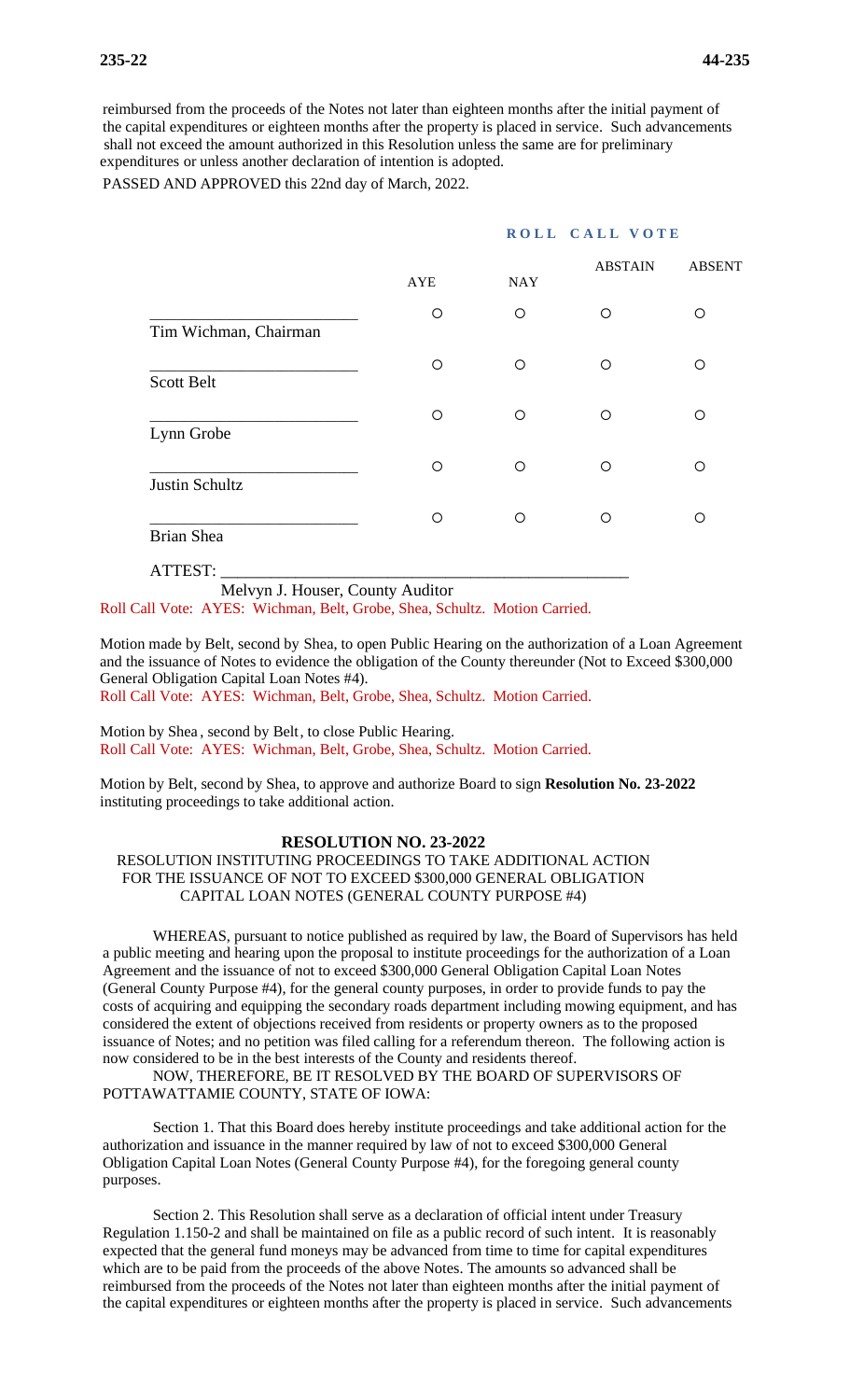shall not exceed the amount authorized in this Resolution unless the same are for preliminary expenditures or unless another declaration of intention is adopted. PASSED AND APPROVED this 22nd day of March, 2022.

|                       |            |            | ROLL CALL VOTE<br><b>ABSTAIN</b> | <b>ABSENT</b> |
|-----------------------|------------|------------|----------------------------------|---------------|
|                       | <b>AYE</b> | <b>NAY</b> |                                  |               |
| Tim Wichman, Chairman | O          | $\circ$    | O                                | O             |
| <b>Scott Belt</b>     | O          | $\circ$    | O                                | ∩             |
| Lynn Grobe            | O          | O          | ∩                                | ∩             |
| Justin Schultz        | O          | $\circ$    | ∩                                | $\circ$       |
| <b>Brian Shea</b>     | O          | $\circ$    | ∩                                | O             |
| ATTEST:               |            |            |                                  |               |

Melvyn J. Houser, County Auditor Roll Call Vote: AYES: Wichman, Belt, Grobe, Shea, Schultz. Motion Carried.

Motion made by Belt, second by Shea, to open Public Hearing on the authorization of a Loan Agreement and the issuance of Notes to evidence the obligation of the County thereunder (Not to Exceed \$300,000 General Obligation Capital Loan Notes #5). Roll Call Vote: AYES: Wichman, Belt, Grobe, Shea, Schultz. Motion Carried.

Motion by Shea, second by Grobe, to close Public Hearing. Roll Call Vote: AYES: Wichman, Belt, Grobe, Shea, Schultz. Motion Carried.

Motion by Shea, second by Belt, to approve and authorize Board to sign **Resolution No. 24-2022** instituting proceedings to take additional action.

#### **RESOLUTION NO. 24-2022**

RESOLUTION INSTITUTING PROCEEDINGS TO TAKE ADDITIONAL ACTION FOR THE ISSUANCE OF NOT TO EXCEED \$300,000 GENERAL OBLIGATION CAPITAL LOAN NOTES (GENERAL COUNTY PURPOSE #5)

WHEREAS, pursuant to notice published as required by law, the Board of Supervisors has held a public meeting and hearing upon the proposal to institute proceedings for the authorization of a Loan Agreement and the issuance of not to exceed \$300,000 General Obligation Capital Loan Notes (General County Purpose #5), for the general county purposes, in order to provide funds to pay the costs of acquisition and development of land for a public park or other recreation or conservation purpose, including improving approximately nine sites and adding approximately ten full hookup sites at Arrowhead Park, and has considered the extent of objections received from residents or property owners as to the proposed issuance of Notes; and no petition was filed calling for a referendum thereon. The following action is now considered to be in the best interests of the County and residents thereof.

#### NOW, THEREFORE, BE IT RESOLVED BY THE BOARD OF SUPERVISORS OF POTTAWATTAMIE COUNTY, STATE OF IOWA:

Section 1. That this Board does hereby institute proceedings and take additional action for the authorization and issuance in the manner required by law of not to exceed \$300,000 General Obligation Capital Loan Notes (General County Purpose #5), for the foregoing general county purposes.

Section 2. This Resolution shall serve as a declaration of official intent under Treasury Regulation 1.150-2 and shall be maintained on file as a public record of such intent. It is reasonably expected that the general fund moneys may be advanced from time to time for capital expenditures which are to be paid from the proceeds of the above Notes. The amounts so advanced shall be reimbursed from the proceeds of the Notes not later than eighteen months after the initial payment of the capital expenditures or eighteen months after the property is placed in service. Such advancements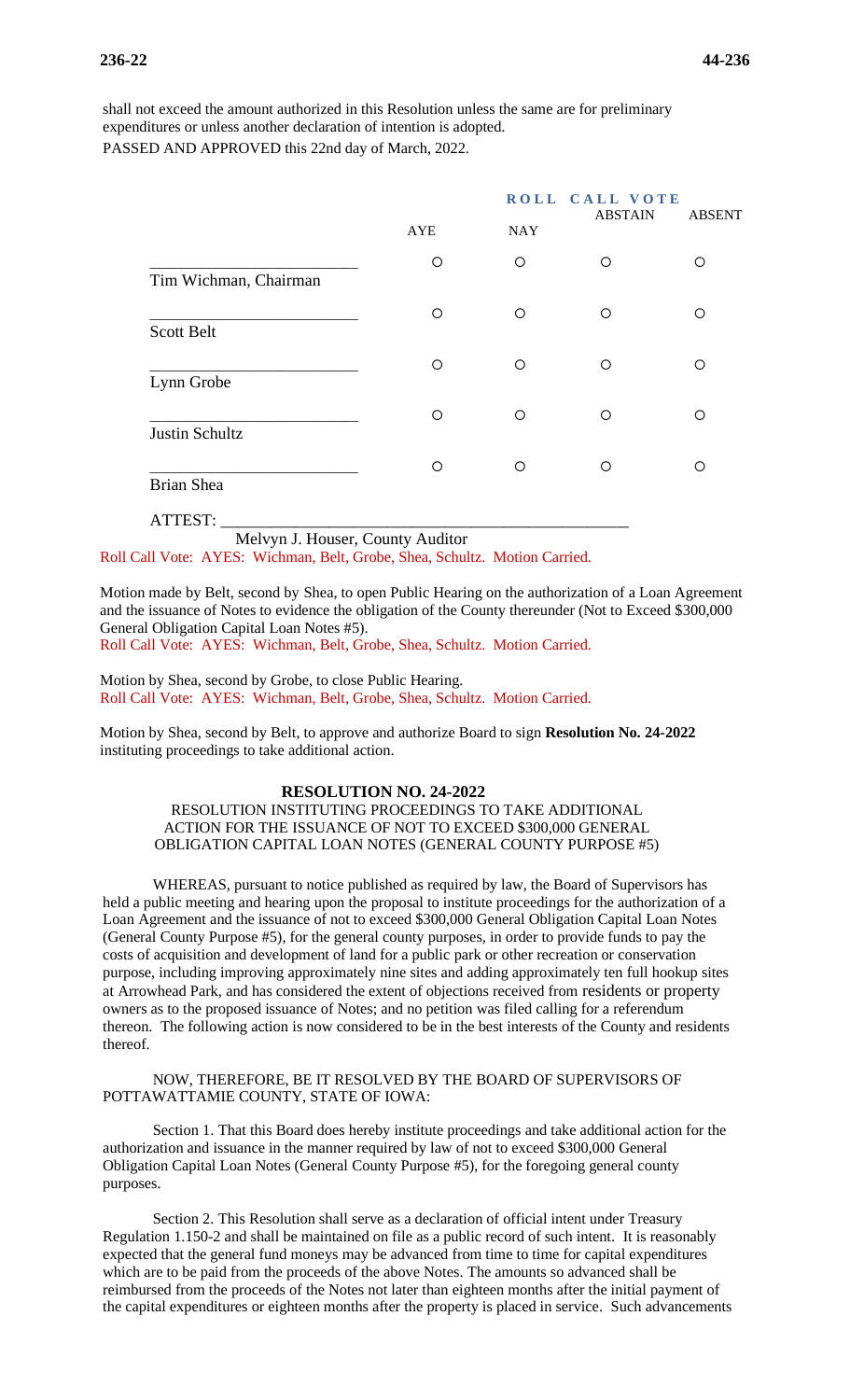shall not exceed the amount authorized in this Resolution unless the same are for preliminary expenditures or unless another declaration of intention is adopted. PASSED AND APPROVED this 22nd day of March, 2022.

|                       |            | ROLL CALL VOTE |                |               |
|-----------------------|------------|----------------|----------------|---------------|
|                       | <b>AYE</b> | <b>NAY</b>     | <b>ABSTAIN</b> | <b>ABSENT</b> |
| Tim Wichman, Chairman | O          | $\circ$        | O              | ◯             |
| <b>Scott Belt</b>     | O          | $\circ$        | Ω              | Ω             |
| Lynn Grobe            | $\circ$    | $\circ$        | O              | O             |
| Justin Schultz        | $\circ$    | O              | O              | O             |
| <b>Brian Shea</b>     | O          | $\circ$        | Ω              | ∩             |
|                       |            |                |                |               |

ATTEST: \_\_\_\_\_\_\_\_\_\_\_\_\_\_\_\_\_\_\_\_\_\_\_\_\_\_\_\_\_\_\_\_\_\_\_\_\_\_\_\_\_\_\_\_\_\_\_\_\_

Melvyn J. Houser, County Auditor

Roll Call Vote: AYES: Wichman, Belt, Grobe, Shea, Schultz. Motion Carried.

Motion made by Belt, second by Shea, to open Public Hearing on the authorization of a Loan Agreement and the issuance of Notes to evidence the obligation of the County thereunder (Not to Exceed \$120,000 General Obligation Capital Loan Notes #6).

Roll Call Vote: AYES: Wichman, Belt, Grobe, Shea, Schultz. Motion Carried.

Motion by Shea , second by Belt, to close Public Hearing. Roll Call Vote: AYES: Wichman, Belt, Grobe, Shea, Schultz. Motion Carried.

Motion by Shea, second by Belt, to approve and authorize Board to sign **Resolution No. 25-2022** instituting proceedings to take additional action.

#### **RESOLUTION NO. 25-2022**

#### RESOLUTION INSTITUTING PROCEEDINGS TO TAKE ADDITIONAL ACTION FOR THE ISSUANCE OF NOT TO EXCEED \$120,000 GENERAL OBLIGATION CAPITAL LOAN NOTES (GENERAL COUNTY PURPOSE #6)

WHEREAS, pursuant to notice published as required by law, the Board of Supervisors has held a public meeting and hearing upon the proposal to institute proceedings for the authorization of a Loan Agreement and the issuance of not to exceed \$120,000 General Obligation Capital Loan Notes (General County Purpose #6), for the general county purposes, in order to provide funds to pay the costs of acquisition and development of land for a public park or other recreation or conservation purpose, including improvement, reconstruction and equipping of existing camping cabins at Arrowhead Park, and has considered the extent of objections received from residents or property owners as to the proposed issuance of Notes; and no petition was filed calling for a referendum thereon. The following action is now considered to be in the best interests of the County and residents thereof.

#### NOW, THEREFORE, BE IT RESOLVED BY THE BOARD OF SUPERVISORS OF POTTAWATTAMIE COUNTY, STATE OF IOWA:

Section 1. That this Board does hereby institute proceedings and take additional action for the authorization and issuance in the manner required by law of not to exceed \$120,000 General Obligation Capital Loan Notes (General County Purpose #6), for the foregoing general county purposes.

Section 2. This Resolution shall serve as a declaration of official intent under Treasury Regulation 1.150-2 and shall be maintained on file as a public record of such intent. It is reasonably expected that the general fund moneys may be advanced from time to time for capital expenditures which are to be paid from the proceeds of the above Notes. The amounts so advanced shall be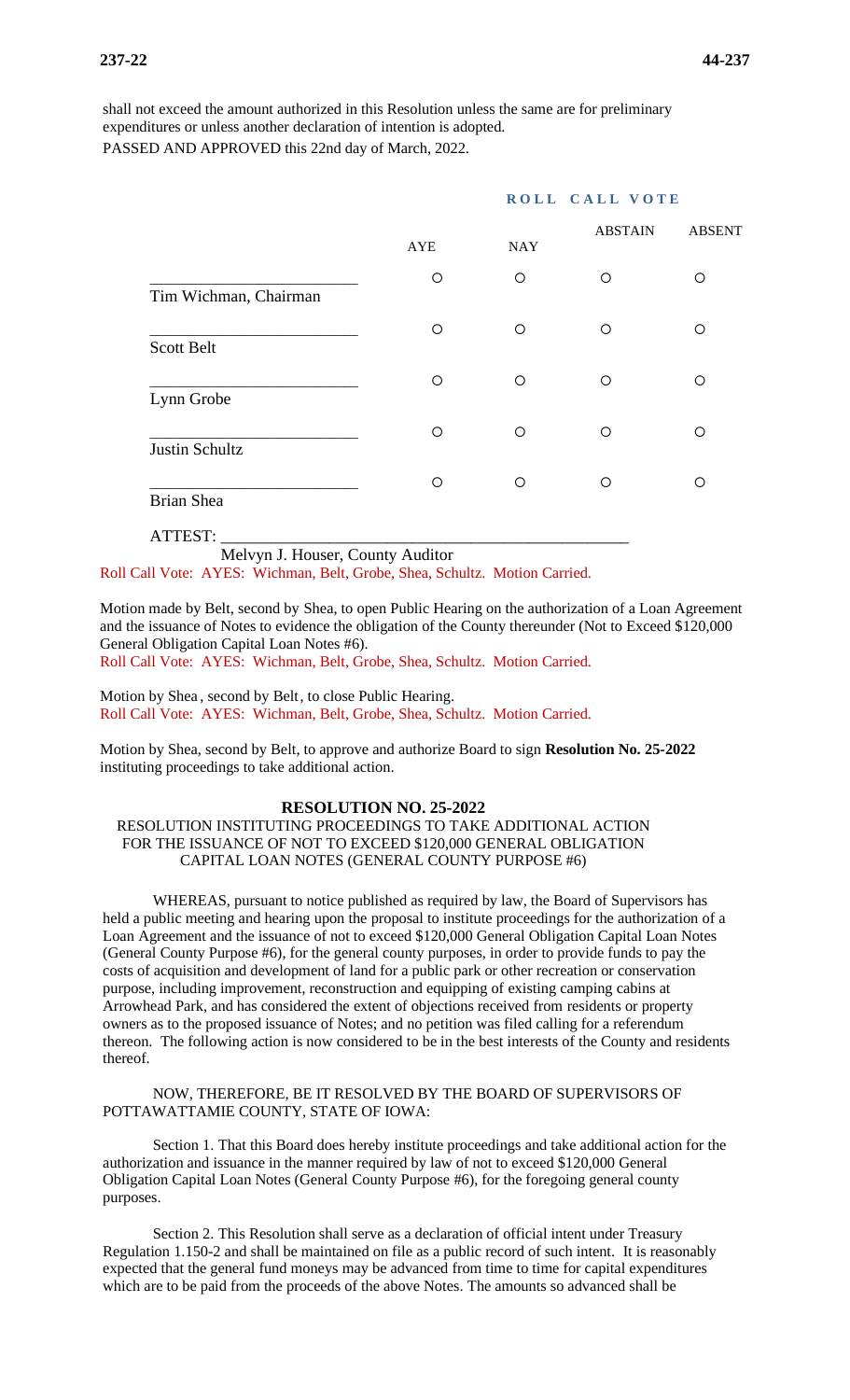reimbursed from the proceeds of the Notes not later than eighteen months after the initial payment of the capital expenditures or eighteen months after the property is placed in service. Such advancements shall not exceed the amount authorized in this Resolution unless the same are for preliminary expenditures or unless another declaration of intention is adopted.

PASSED AND APPROVED this 22nd day of March, 2022.

#### **ROLL CALL VOTE**

|                       | <b>AYE</b> | <b>NAY</b> | <b>ABSTAIN</b> | <b>ABSENT</b> |
|-----------------------|------------|------------|----------------|---------------|
| Tim Wichman, Chairman | O          | $\circ$    | Ω              | O             |
| <b>Scott Belt</b>     | ∩          | $\circ$    | ∩              | ∩             |
| Lynn Grobe            | O          | $\circ$    | ∩              | ∩             |
| Justin Schultz        | O          | O          | O              | O             |
| Brian Shea            | Ω          | $\circ$    | ∩              | ∩             |

ATTEST: \_\_\_\_\_\_\_\_\_\_\_\_\_\_\_\_\_\_\_\_\_\_\_\_\_\_\_\_\_\_\_\_\_\_\_\_\_\_\_\_\_\_\_\_\_\_\_\_\_

Melvyn J. Houser, County Auditor

Roll Call Vote: AYES: Wichman, Belt, Grobe, Shea, Schultz. Motion Carried.

Motion made by Schultz, second by Shea, to open Public Hearing on the authorization of a Loan Agreement and the issuance of Notes to evidence the obligation of the County thereunder (Not to Exceed \$90,000 General Obligation Capital Loan Notes #7). Roll Call Vote: AYES: Wichman, Belt, Grobe, Shea, Schultz. Motion Carried.

Motion by Shea, second by Belt, to close Public Hearing. Roll Call Vote: AYES: Wichman, Belt, Grobe, Shea, Schultz. Motion Carried.

Motion by Schultz, second by Shea, to approve and authorize Board to sign **Resolution No. 26-2022**  instituting proceedings to take additional action.

#### **RESOLUTION NO. 26-2022**

RESOLUTION INSTITUTING PROCEEDINGS TO TAKE ADDITIONAL ACTION FOR THE ISSUANCE OF NOT TO EXCEED \$90,000 GENERAL OBLIGATION CAPITAL LOAN NOTES (GENERAL COUNTY PURPOSE #7)

WHEREAS, pursuant to notice published as required by law, the Board of Supervisors has held a public meeting and hearing upon the proposal to institute proceedings for the authorization of a Loan Agreement and the issuance of not to exceed \$90,000 General Obligation Capital Loan Notes (General County Purpose #7), for the general county purposes, in order to provide funds to pay the costs of acquisition and development of land for a public park or other recreation or conservation purpose, including playground equipment at Hitchcock Park, and has considered the extent of objections received from residents or property owners as to the proposed issuance of Notes; and no petition was filed calling for a referendum thereon. The following action is now considered to be in the best interests of the County and residents thereof.

NOW, THEREFORE, BE IT RESOLVED BY THE BOARD OF SUPERVISORS OF POTTAWATTAMIE COUNTY, STATE OF IOWA:

Section 1. That this Board does hereby institute proceedings and take additional action for the authorization and issuance in the manner required by law of not to exceed \$90,000 General Obligation Capital Loan Notes (General County Purpose #7), for the foregoing general county purposes.

Section 2. This Resolution shall serve as a declaration of official intent under Treasury Regulation 1.150-2 and shall be maintained on file as a public record of such intent. It is reasonably expected that the general fund moneys may be advanced from time to time for capital expenditures which are to be paid from the proceeds of the above Notes. The amounts so advanced shall be reimbursed from the proceeds of the Notes not later than eighteen months after the initial payment of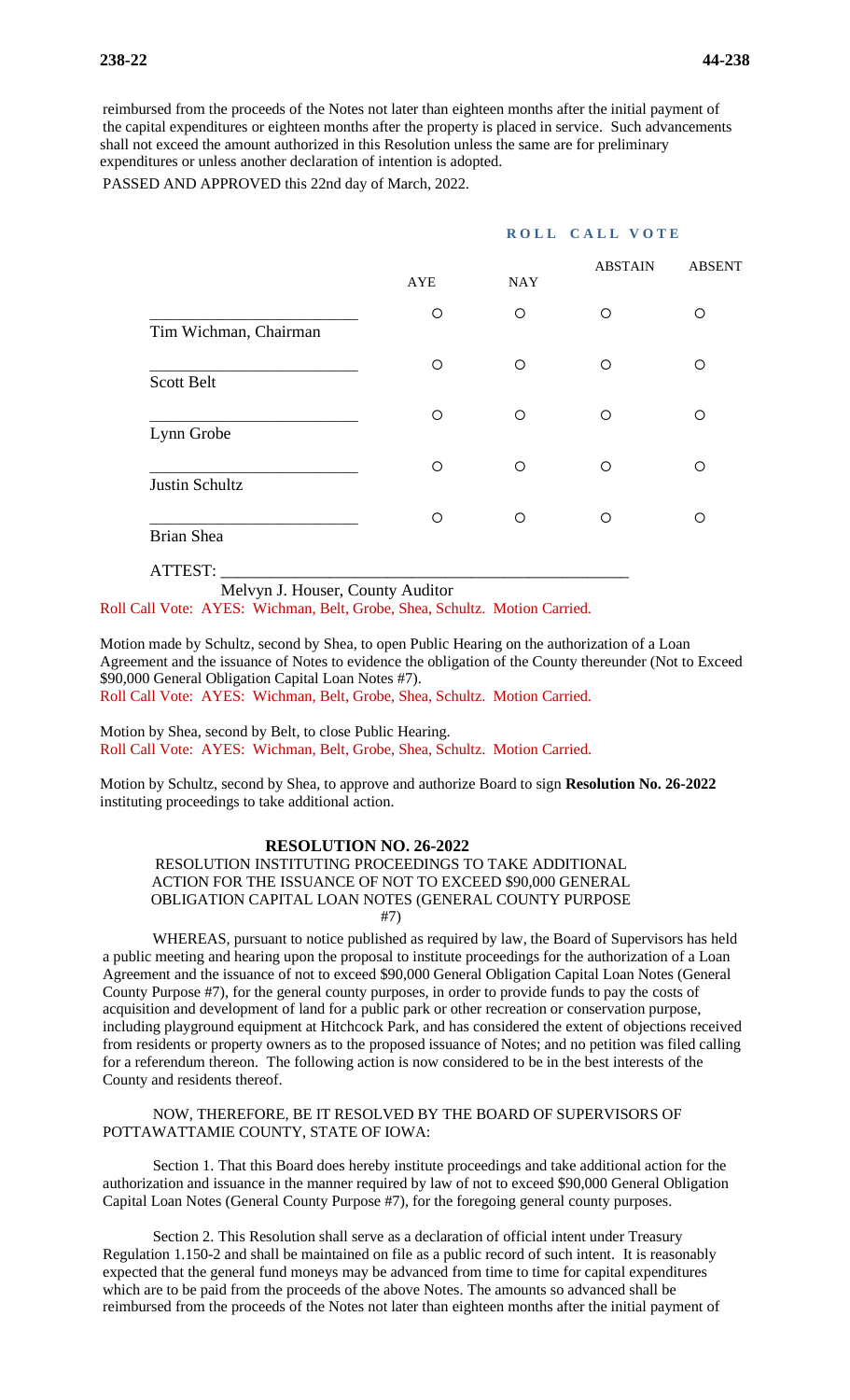the capital expenditures or eighteen months after the property is placed in service. Such advancements shall not exceed the amount authorized in this Resolution unless the same are for preliminary expenditures or unless another declaration of intention is adopted.

PASSED AND APPROVED this 22nd day of March, 2022.

| ROLL CALL VOTE |            |                |               |
|----------------|------------|----------------|---------------|
| AYE            | <b>NAY</b> | <b>ABSTAIN</b> | <b>ABSENT</b> |
| O              | $\circ$    | Ω              | O             |
| O              | O          | O              | O             |
| O              | O          | O              | O             |
| O              | $\circ$    | $\bigcirc$     | ∩             |
| O              | $\circ$    | ∩              | ◯             |
|                |            |                |               |

 Melvyn J. Houser, County Auditor Roll Call Vote: AYES: Wichman, Belt, Grobe, Shea, Schultz. Motion Carried.

Jana Lemrick/Director, Human Resources and Suzanne Watson/Director, Community Services appeared before the Board to review draft for SWIA MHDS Region for 28E agreement between the SWIA MHDS Region and Pottawattamie County. Discussion only. No action taken.

After discussion was held by the Board, a Motion was made by Shea, and second by Belt, to approve the Board Chairman to sign contract extension with Witt O'Brien for FEMA representation. UNANIMOUS VOTE. Motion Carried.

Tom Kallman/Manager, Regional Water appeared before the Board to give an update on the rural water extension to Pioneer Trail. Discussion only. No action taken.

# **3. OTHER**

ATTEST: \_\_\_\_\_\_\_\_\_\_\_\_\_\_\_\_\_\_\_\_\_\_\_\_\_\_\_\_\_\_\_\_\_\_\_\_\_\_\_\_\_\_\_\_\_\_\_\_\_

After discussion was held by the Board, a Motion was made by Shea, and second by Belt, to accept the agreement of donated property from Jack Links and to approve the Board Chairman to sign the offer to donate Parcel No. 3 on the attached survey recorded in Book 89, Page 24354 of the Pottawattamie County Recorder Office.

UNANIMOUS VOTE. Motion Carried.

John Rasmussen/Engineer and Matt Wyant/Director, Planning and Development and Josh Billings/Public Works, Hancock appeared before the Board and after discussion by the Board they will get an appraisal on the old secondary roads shed in Hancock. Discussion only. No action taken.

After discussion was held by the Board, a Motion was made by Belt, and second by Shea, to approve transfer of transfer station site to the City of Hancock per original agreement. UNANIMOUS VOTE. Motion Carried.

After discussion was held by the Board, a Motion was made by Shea, and second by Belt, to approve and authorize an on-call policy revision. UNANIMOUS VOTE. Motion Carried.

# **4. RECEIVED/FILED**

- A. Salary Action(s):
	- 1) Communications Payroll status change for Scott Vandervort.
	- 2) Conservation Employment of Noah Sundberg as Natural Areas Management Intern

# **ROLL CALL VOTE**